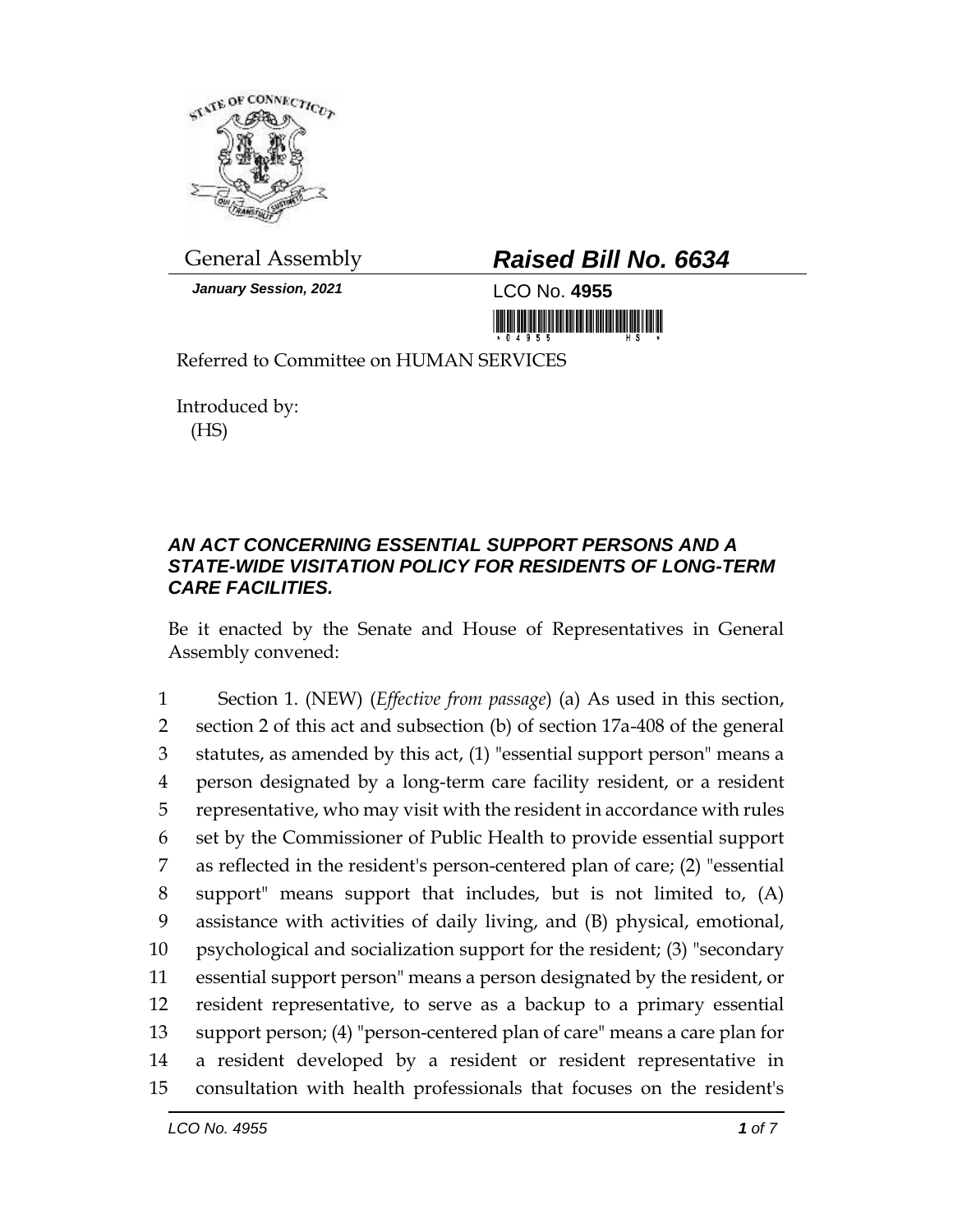physical, emotional, psychological and socialization needs and includes any essential support person or secondary essential support person designated by a resident; and (5) "long-term care facility" means a nursing home facility, as defined in section 19a-490 of the general statutes, or a managed residential community, as defined in section 19a- 693 of the general statutes that provides services offered by an assisted living services agency, as defined in section 19a-490 of the general statutes.

 (b) A long-term care facility resident, or a resident representative, may designate an essential support person and a secondary essential support person who may visit the resident despite general visitation restrictions imposed on other visitors, provided the essential support person or secondary essential support person complies with any rules promulgated by the Commissioner of Public Health pursuant to section 2 of this act to protect the health, safety and well-being of long-term care facility residents.

 Sec. 2. (NEW) (*Effective from passage*) (a) The Commissioner of Public Health shall establish a state-wide policy for visitation with a long-term care facility resident. The policy shall be applicable to all long-term care facilities and shall incorporate a long-term care facility resident's need for health, safety and well-being, including, but not limited to, the essential support provided by an essential support person.

 (b) In the event of a public health emergency declared by the Governor in accordance with section 19a-131a of the general statutes, the Commissioner of Public Health shall, in accordance with applicable federal requirements and guidance, set forth requirements for visitation with a long-term care facility resident, provided such requirements incorporate a resident's need for essential support provided by an essential support person and other visitors. Such requirements shall include, but need not be limited to, the circumstances, if any, under which a long-term care facility may restrict visitors, including, but not limited to, essential support persons and secondary essential support persons designated by a long-term care facility resident. The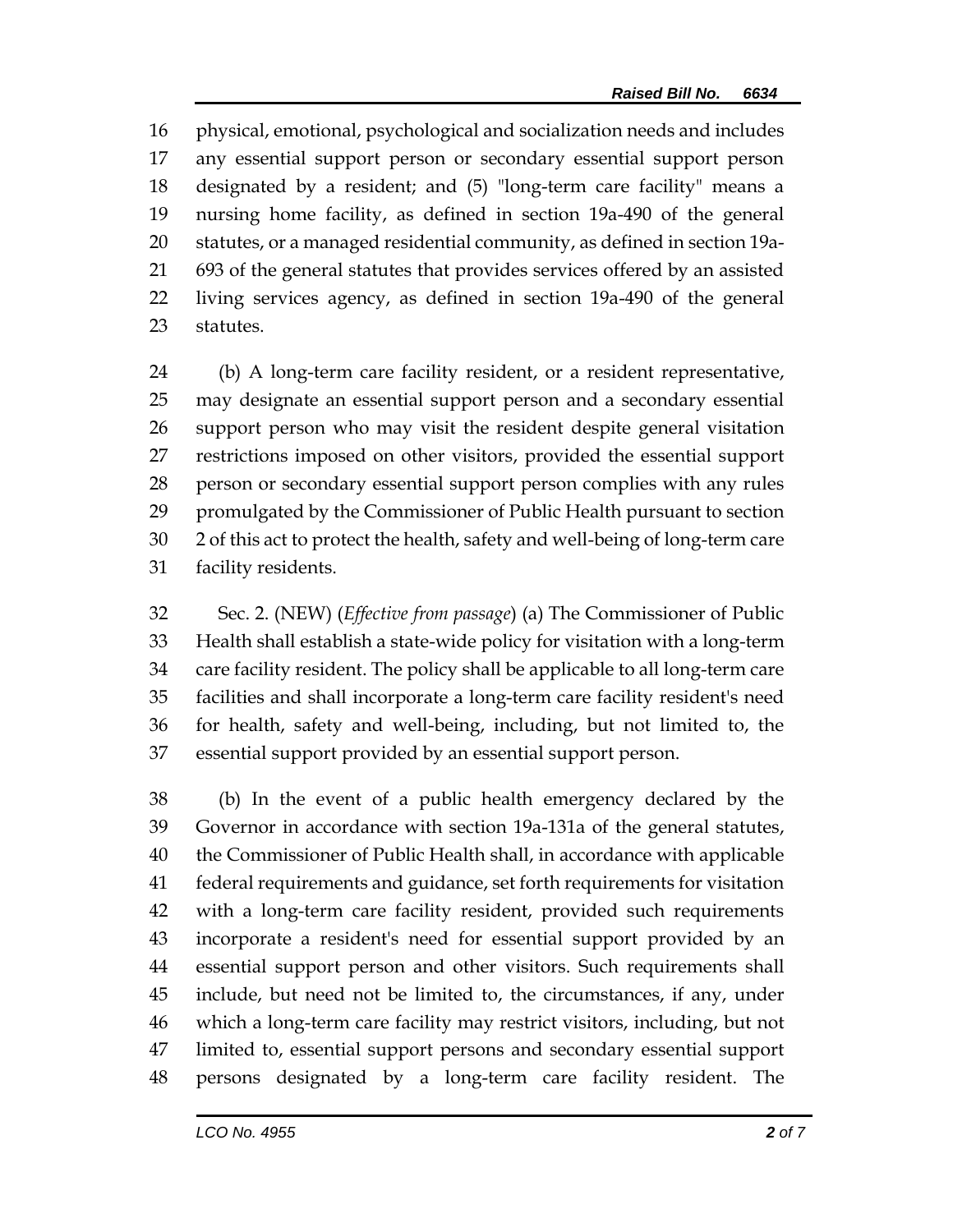requirements shall address, at a minimum:

 (1) Arrangements for visitation with a long-term care facility resident through various means, including, but not limited to, (A) outdoor visitation, (B) the use of technologies to facilitate virtual visitation, and (C) indoor visitation that is allowed whether or not the resident is nearing the end of his or her life, as determined by the resident's attending health care professionals;

 (2) The needs of a long-term care facility resident for physical, emotional, psychological and socialization support based on the resident's person-centered plan of care;

 (3) Safety protocols for all visitors to a long-term care facility, including, but not limited to, essential support persons, in the event of a communicable disease outbreak or public health emergency declared by the Governor in accordance with section 19a-131a of the general statutes;

 (4) Permission for visitation with a long-term care facility resident by an essential support person or secondary essential support person despite general visitation restrictions, provided the essential support person or secondary essential support person complies with safety protocols established by the commissioner and the commissioner determines that such visitation will benefit the health, safety and well-being of the resident; and

 (5) In the event a long-term care facility resident has not designated an essential support person, a requirement that staff of a long-term care facility work with the resident or a resident representative, a family member of the resident or the State Ombudsman appointed pursuant to section 17a-405 of the general statutes to identify an essential support person and provide access by such person to the resident.

 Sec. 3. Subsection (b) of section 17a-408 of the general statutes is repealed and the following is substituted in lieu thereof (*Effective from passage*):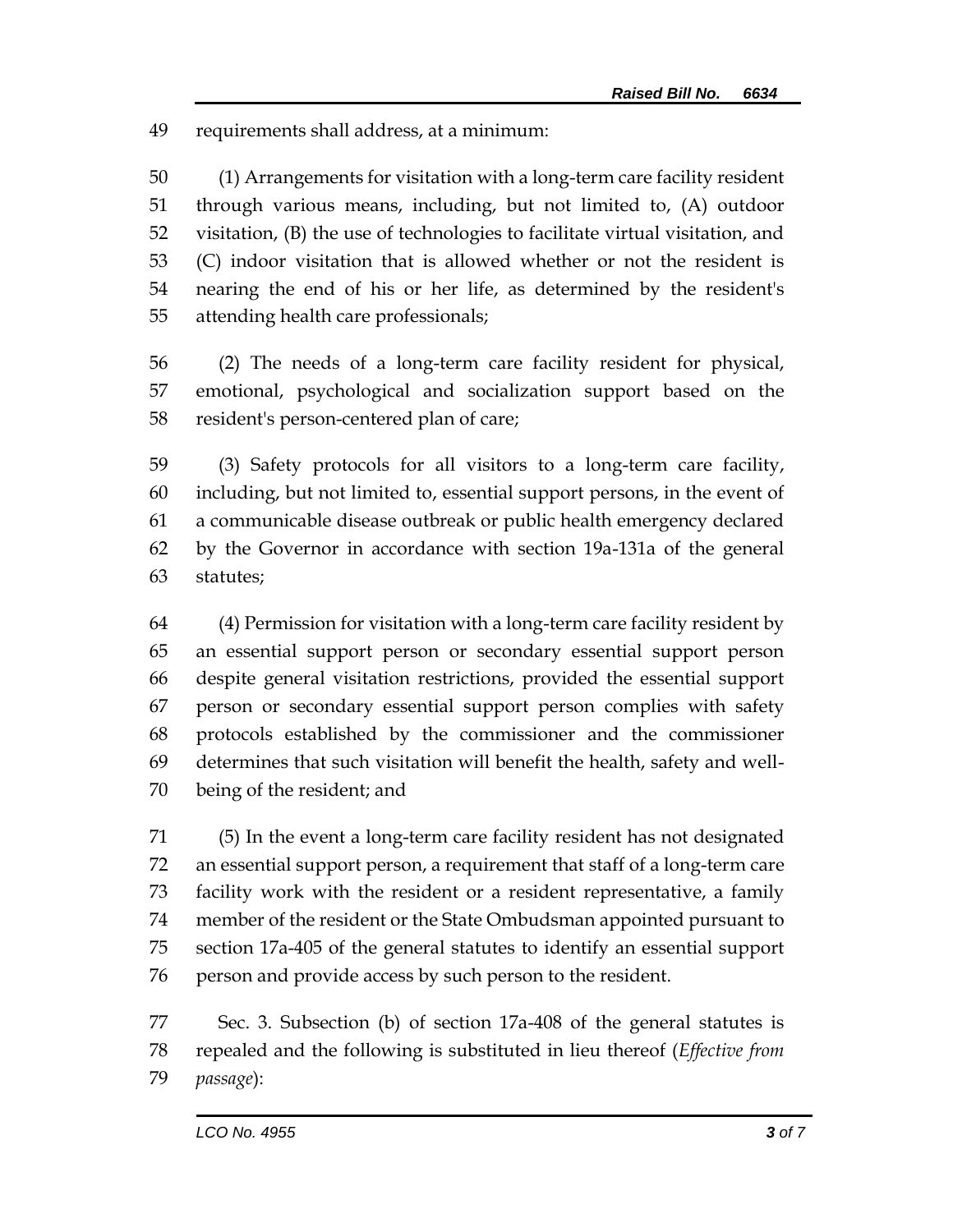(b) The State Ombudsman shall serve on a full-time basis, and shall personally or through representatives of the office:

(1) Identify, investigate and resolve complaints that:

 (A) Are made by, or on behalf of, residents or, as to complaints involving the application for admission to a long-term care facility, by or on behalf of applicants; and

 (B) Relate to action, inaction or decisions that may adversely affect the health, safety, welfare or rights of the residents, including the welfare and rights of the residents with respect to the appointment and activities of guardians and representative payees, of (i) providers or representatives of providers of long-term care services, (ii) public agencies, or (iii) health and social service agencies;

 (2) Provide services to protect the health, safety, welfare and rights of the residents, including, but not limited to, services designed to address 94 the impact of socialization, visitation and the role of essential support 95 persons on the health, safety and well-being of residents;

 (3) Inform the residents about means of obtaining services provided by providers or agencies described in subparagraph (B) of subdivision (1) of this subsection or services described in subdivision (2) of this subsection;

 (4) Ensure that the residents and, as to issues involving applications for admission to long-term care facilities, applicants have regular and timely access to the services provided through the office and that the residents and complainants receive timely responses from representatives of the office to complaints;

 (5) Represent the interests of the residents, and of applicants in relation to issues concerning applications to long-term care facilities, before governmental agencies and seek administrative, legal and other remedies to protect the health, safety, welfare and rights of the residents;

(6) Provide administrative and technical assistance to representatives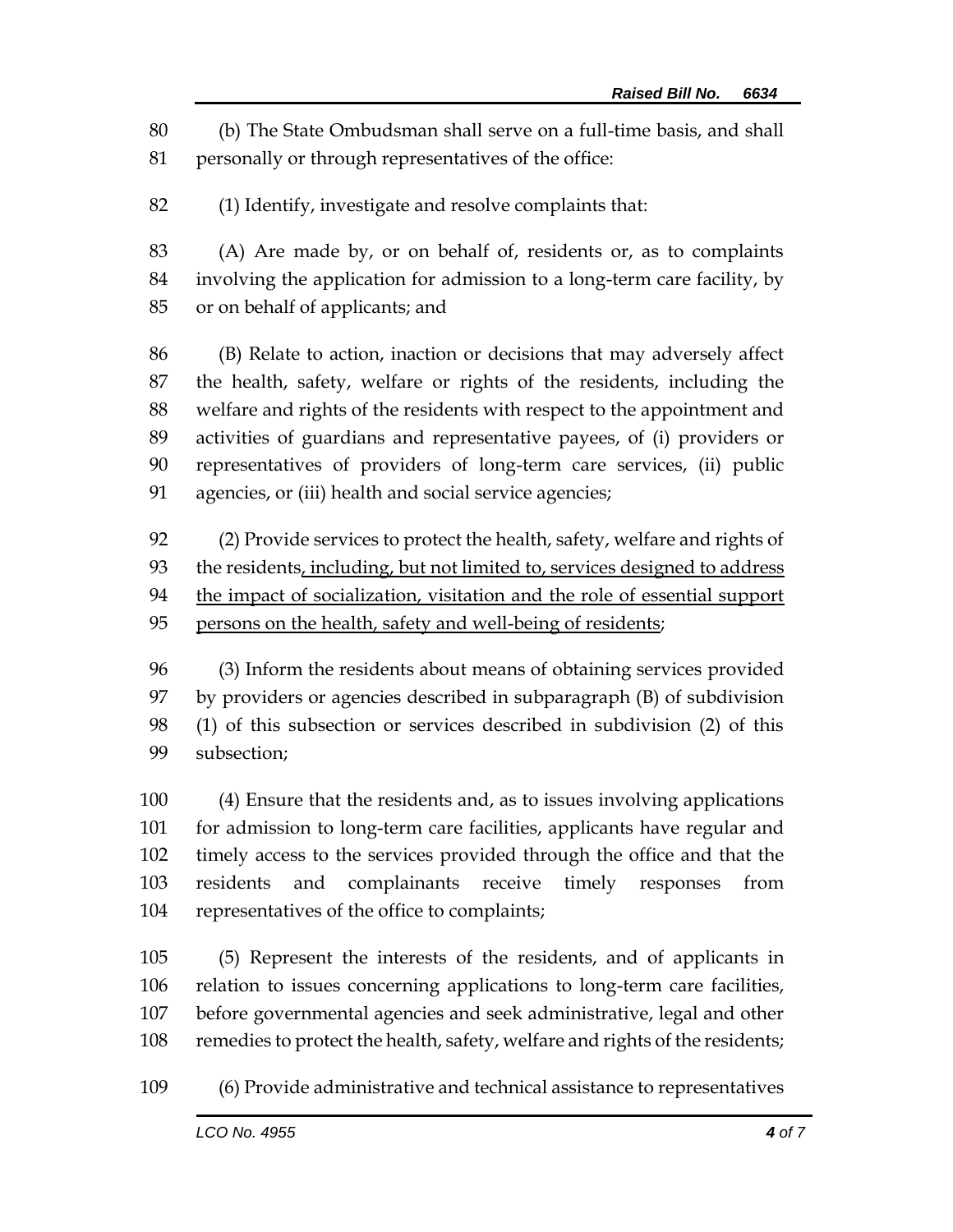of the office and training in areas including, but not limited to, Alzheimer's disease and dementia symptoms and care;

 (7) (A) Analyze, comment on and monitor the development and implementation of federal, state and local laws, regulations, and other governmental policies and actions that pertain to the health, safety, welfare and rights of the residents with respect to the adequacy of long- term care facilities and services in this state and to the rights of applicants in relation to applications to long-term care facilities;

 (B) Recommend any changes in such laws, regulations, policies and actions as the office determines to be appropriate; and

 (C) Facilitate public comment on such laws, regulations, policies and actions;

(8) Advocate for:

 (A) Any changes in federal, state and local laws, regulations and other governmental policies and actions that pertain to the health, safety, welfare and rights of residents with respect to the adequacy of long-term care facilities and services in this state and to the health, safety, welfare and rights of applicants which the State Ombudsman determines to be appropriate;

 (B) Appropriate action by groups or agencies with jurisdictional authority to deal with problems affecting individual residents and the general resident population and applicants in relation to issues concerning applications to long-term care facilities; and

 (C) The enactment of legislative recommendations by the General Assembly and of regulatory recommendations by commissioners of Connecticut state agencies;

(9) (A) Provide for training representatives of the office;

 (B) Promote the development of citizen organizations to participate in the program; and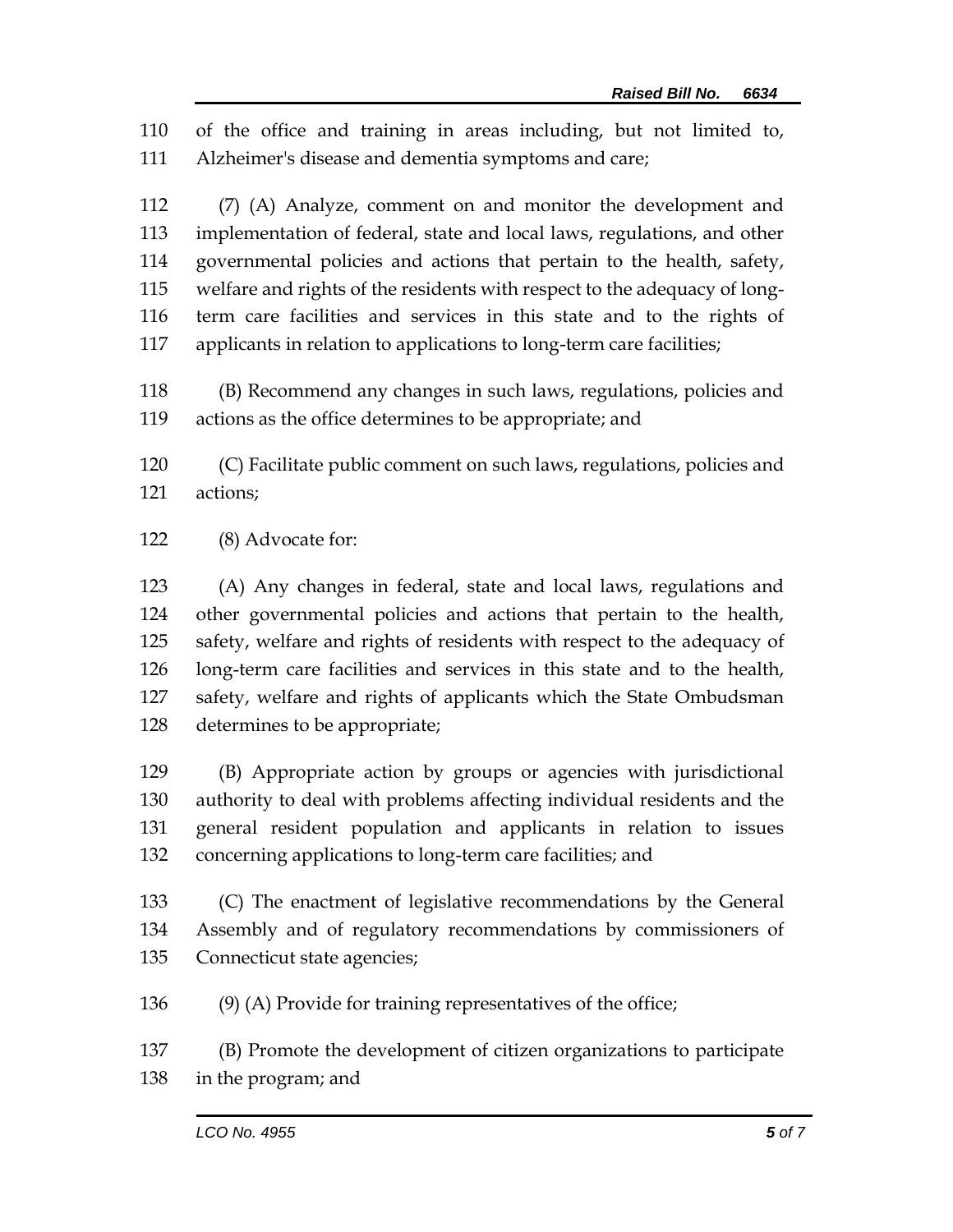(C) Provide technical support for the development of resident and family councils to protect the well-being and rights of residents;

 (10) Coordinate ombudsman services with the protection and advocacy systems for individuals with developmental disabilities and mental illnesses established under (A) Part A of the Development Disabilities Assistance and Bill of Rights Act (42 USC 6001, et seq.), and (B) The Protection and Advocacy for Mentally Ill Individuals Act of 1986 (42 USC 10801 et seq.);

 (11) Coordinate, to the greatest extent possible, ombudsman services with legal assistance provided under Section 306(a)(2)(C) of the federal Older Americans Act of 1965, (42 USC 3026(a)(2)(C)) as amended from time to time, through the adoption of memoranda of understanding and other means;

 (12) Create, and periodically update as needed, a training manual for nursing home facilities identified in section 19a-522c that provides guidance on structuring and implementing the training required by said section;

 (13) Develop policies and procedures regarding the communication and documentation of informed consent in the case of resident complaints, including, but not limited to, the use of auxiliary aids and services or the use of a resident representative; and

 (14) Carry out such other activities and duties as may be required under federal law.

| This act shall take effect as follows and shall amend the following<br>sections: |                     |              |
|----------------------------------------------------------------------------------|---------------------|--------------|
| Section 1                                                                        | from passage        | New section  |
| Sec. 2                                                                           | <i>from passage</i> | New section  |
| Sec. 3                                                                           | <i>from passage</i> | $17a-408(b)$ |